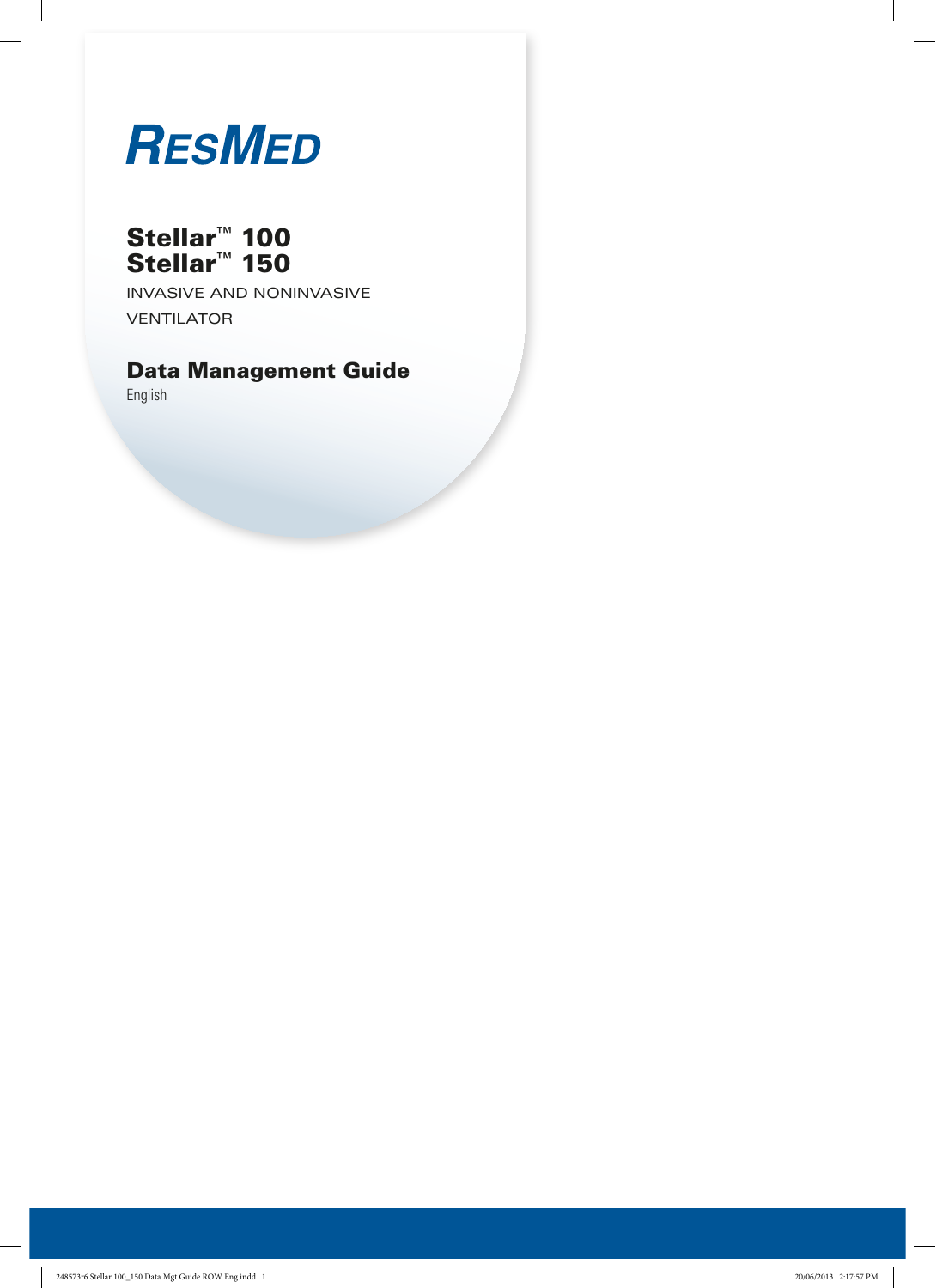The following table shows where data from the Stellar device can be viewed. Data displayed in ResScan™ can be downloaded via the ResMed USB stick or via a cable connected directly from the Stellar device to the computer.

*Note: Please refer to your Stellar device Clinical Guide for further details.* 

### **Viewing Data**

| Parameter                                           | Stellar                   |               | ResScan 4.3   |                          |  |
|-----------------------------------------------------|---------------------------|---------------|---------------|--------------------------|--|
|                                                     | <b>Monitoring Screens</b> | Info screens  |               | USB Cable <sup>1</sup>   |  |
| <b>Type of Data</b>                                 | <b>LIVE</b>               | <b>STORED</b> | <b>STORED</b> | <b>STORED</b>            |  |
| Device Log                                          | $\overline{\phantom{0}}$  | $\checkmark$  | ✓             | ✓                        |  |
| Events                                              |                           | $\checkmark$  | $\checkmark$  | $\overline{\phantom{0}}$ |  |
| Leak (L/min)                                        | ✓                         | $\checkmark$  | ✓             | $\checkmark$             |  |
| Minute Ventilation (L)                              | $\checkmark$              | $\checkmark$  | $\checkmark$  | ✓                        |  |
| Tidal Volume (ml)                                   | $\checkmark$              | $\checkmark$  | $\checkmark$  | $\checkmark$             |  |
| Respiratory Rate (breaths/min)                      | $\checkmark$              | $\checkmark$  | $\checkmark$  | ✓                        |  |
| I:E Ratio                                           | $\checkmark$              | $\checkmark$  | $\checkmark$  | $\checkmark$             |  |
| Pressure (cm H <sub>2</sub> O)                      | $\checkmark$              |               | $\checkmark$  |                          |  |
| Pressure Support (cm H <sub>2</sub> O) <sup>2</sup> | $\checkmark$              | $\checkmark$  | $\checkmark$  | $\checkmark$             |  |
| AHI/AI                                              |                           | $\checkmark$  | $\checkmark$  | $\checkmark$             |  |
| $SpO2$ (%) <sup>3</sup>                             | $\checkmark$              | $\checkmark$  | $\checkmark$  |                          |  |
| ODI <sup>3</sup>                                    | $\overline{\phantom{0}}$  |               | $\checkmark$  |                          |  |
| Pulse Rate (beats/min) <sup>3</sup>                 | ✓                         |               | $\checkmark$  |                          |  |
| <b>Hours Used</b>                                   | $\overline{\phantom{0}}$  | $\checkmark$  | $\checkmark$  | $\checkmark$             |  |
| FiO <sub>2</sub>                                    | $\checkmark$              |               | ✓             |                          |  |
| Flow                                                | $\checkmark$              |               | $\checkmark$  | -                        |  |
| Alveolar Ventilation <sup>2</sup>                   | $\checkmark$              |               | $\checkmark$  | $\checkmark$             |  |
| Synchronisation                                     | ✓                         |               |               |                          |  |
| <b>Inspiratory Time</b>                             | $\checkmark$              | $\checkmark$  | $\checkmark$  | $\checkmark$             |  |
| <b>Inspiratory Pressure</b>                         | ✓                         |               | ✓             |                          |  |

1. For most values only statistic data is available (one value per day).

2. Only available in Stellar 150.

3. Only available if an oximeter is used with the Stellar device.

### **B** ResScan Downloaded Data

| <b>Stellar</b>                | Via ResMed USB Stick                                                                                                                                                                                                                                                    | Via Cable                                                                                                                                  |
|-------------------------------|-------------------------------------------------------------------------------------------------------------------------------------------------------------------------------------------------------------------------------------------------------------------------|--------------------------------------------------------------------------------------------------------------------------------------------|
| Device Settings               | Yes (except Date, Time and Language)                                                                                                                                                                                                                                    | Yes                                                                                                                                        |
| <b>Summary Data</b>           | 365 sessions                                                                                                                                                                                                                                                            | 365 sessions                                                                                                                               |
| Detail Graph                  | 7 sessions of breath by breath data:<br>Leak, Tidal Volume, Respiratory Rate, Minute Ventilation,<br>I:E Ratio, Inspiratory Time, Alveolar Ventilation <sup>1</sup><br>7 sessions of high rate data (25 Hz): Pressure, Flow<br>No low rate data (one sample per minute) | 30 sessions of low rate data (one sample per minute):<br>Minute Ventilation, Leak<br>No high rate data (25 Hz)<br>No breath by breath data |
| Oximetry <sup>2</sup>         | Yes<br>7 sessions of Pulse Rate and SpO <sub>2</sub>                                                                                                                                                                                                                    | No                                                                                                                                         |
| Device log<br>(event summary) | 3 types of logged events (200 events per type)                                                                                                                                                                                                                          | 3 types of logged events (200 events per type)                                                                                             |

1. Only available on Stellar 150 with version SX483-0222 and above.

2. Only available if an oximeter is used with the Stellar device.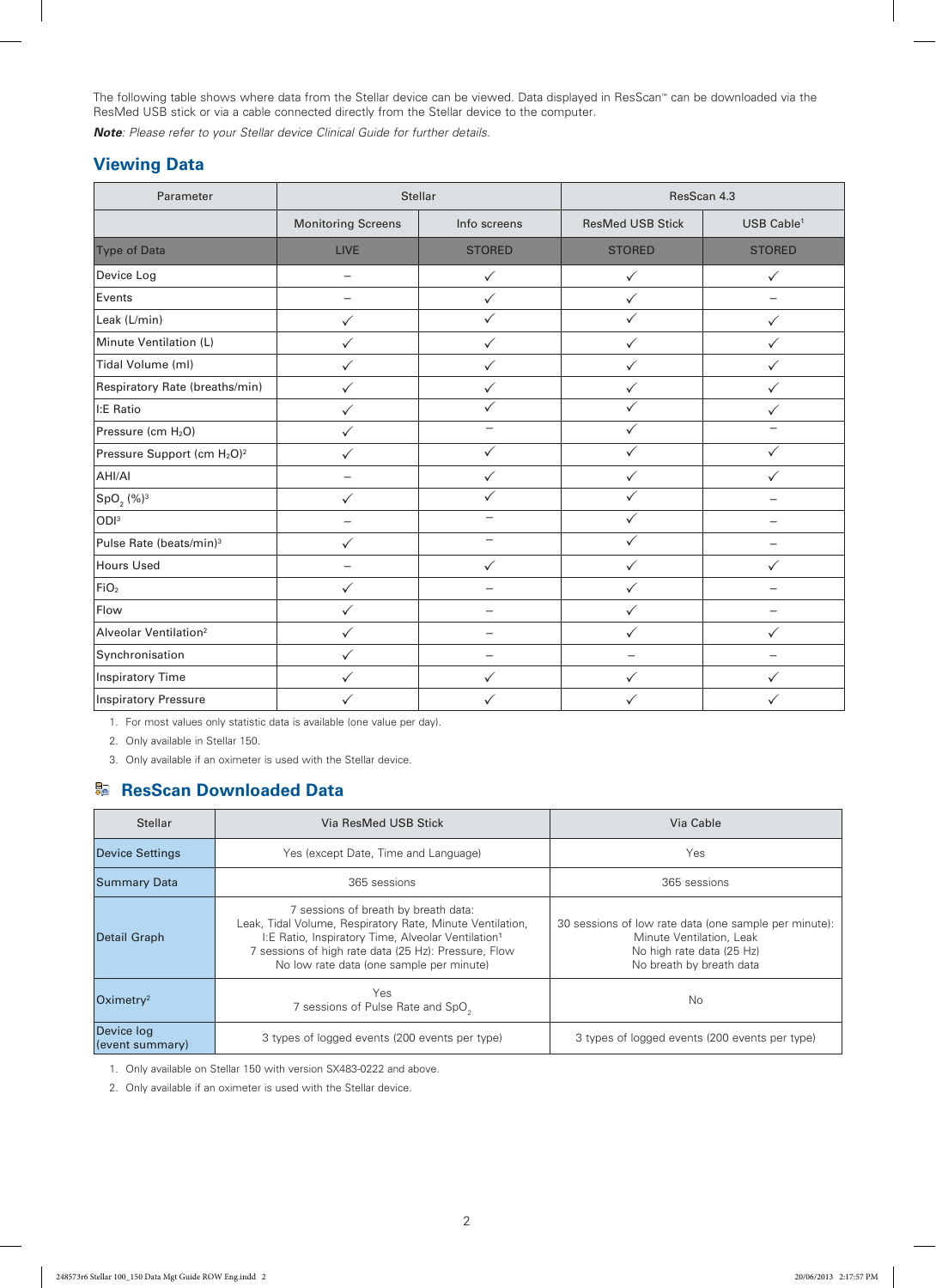# **ResScan Review Screen Displays**

|         | <b>Statistics</b> | <b>Summary Graphs</b> | <b>Detailed Graphs</b> | Oximetry Statistics <sup>1</sup> | Device Log |
|---------|-------------------|-----------------------|------------------------|----------------------------------|------------|
| Stellar |                   |                       |                        |                                  |            |

1. Only available if an oximeter is used with the Stellar device.

## **ResScan Review Screen Display Descriptions**

|                                                  | Statistics <sup>1</sup>                                                                                                                                  | <b>Summary Graphs</b>                                                                                                                                                      | <b>Detailed Graphs</b>                                                                                                                                                                                                                                                                                             |
|--------------------------------------------------|----------------------------------------------------------------------------------------------------------------------------------------------------------|----------------------------------------------------------------------------------------------------------------------------------------------------------------------------|--------------------------------------------------------------------------------------------------------------------------------------------------------------------------------------------------------------------------------------------------------------------------------------------------------------------|
| <b>Alveolar Ventilation</b>                      | Shows the 95 <sup>th</sup> percentile,<br>5 <sup>th</sup> percentile and median<br>statistics for the selected<br>sessions in the Data Browser.          | Shows the 95 <sup>th</sup> percentile,<br>5 <sup>th</sup> percentile and median<br>statistics for single sessions.                                                         | With Target Ventilation indicated as a red line.                                                                                                                                                                                                                                                                   |
| Apnoea Indices                                   | Shows the AHI and AI for the<br>selected sessions in the Data<br>Browser.                                                                                | Shows a vertical bar graph where<br>the lower segment is the median<br>Al per hour, and the upper segment<br>is the median AHI per hour.                                   | Shows a cumulative total of the number of<br>apnoeas and hypopnoeas that have occurred. The<br>cumulative total is reset every hour, on the hour.                                                                                                                                                                  |
| Events                                           |                                                                                                                                                          |                                                                                                                                                                            | Apnoeas are shown at the time they end. The<br>duration of the apnoea, in seconds, is displayed<br>above the symbol.                                                                                                                                                                                               |
|                                                  |                                                                                                                                                          |                                                                                                                                                                            | Apnoeas are represented by coloured symbols,<br>where the height of the symbol is proportional to<br>the duration of the apnoea. The type of apnoea<br>(obstructive, central, or unknown), is indicated<br>by the symbol and its colour. The duration of the<br>apnoea, in seconds, is displayed above the symbol. |
|                                                  |                                                                                                                                                          |                                                                                                                                                                            | Hypopnoeas are recorded and displayed after ten<br>seconds.                                                                                                                                                                                                                                                        |
|                                                  |                                                                                                                                                          |                                                                                                                                                                            | Hypopnoeas are represented by a blue rectangle.                                                                                                                                                                                                                                                                    |
| Flow                                             |                                                                                                                                                          |                                                                                                                                                                            | Shown as a blue trace.                                                                                                                                                                                                                                                                                             |
| <b>Inspiratory Time</b>                          | Shows the 95 <sup>th</sup> percentile,<br>5 <sup>th</sup> percentile and median<br>statistics for the selected<br>sessions in the Data Browser.          | Shows the 95 <sup>th</sup> percentile,<br>5 <sup>th</sup> percentile and median<br>statistics for single sessions.                                                         | With Ti Min and Ti max indicated as red lines.                                                                                                                                                                                                                                                                     |
| <b>Inspiratory Pressure</b>                      | Shows the 95 <sup>th</sup> percentile,<br>5 <sup>th</sup> percentile and median<br>statistics for the selected<br>sessions in the Data Browser.          | Shows the 95 <sup>th</sup> percentile,<br>5 <sup>th</sup> percentile and median<br>statistics for single sessions.                                                         |                                                                                                                                                                                                                                                                                                                    |
| Leak (L/min)                                     | Shows the 95 <sup>th</sup> percentile,<br>5 <sup>th</sup> percentile and median<br>statistics for the selected<br>sessions in the Data Browser.          | Shows the 95 <sup>th</sup> percentile,<br>5 <sup>th</sup> percentile and median<br>statistics for single sessions.                                                         | Shown as a blue trace. A red line provides a<br>reference level of the recommended maximum<br>acceptable leak.                                                                                                                                                                                                     |
| <b>Mask Event</b>                                |                                                                                                                                                          | A mask event within the usage<br>summary graph is defined as<br>a usage period of 10 minutes<br>or greater between a pair of<br>individual mask on and mask off<br>events. |                                                                                                                                                                                                                                                                                                                    |
| <b>Minute Ventilation</b><br>(L/min)             | Shows the 95 <sup>th</sup> percentile,<br>5 <sup>th</sup> percentile and median<br>statistics for the selected<br>sessions in the Data Browser.          | Shows the 95 <sup>th</sup> percentile,<br>5 <sup>th</sup> percentile and median<br>statistics for single sessions.                                                         | Shown as a blue trace.                                                                                                                                                                                                                                                                                             |
| Pressure (cm $H_2O$ )                            |                                                                                                                                                          |                                                                                                                                                                            | Shown as a blue trace.                                                                                                                                                                                                                                                                                             |
| <b>Pressure Support</b><br>(cm H <sub>2</sub> O) | Shows the 95 <sup>th</sup> percentile,<br>5 <sup>th</sup> percentile and median<br>statistics for the selected<br>sessions in the Data Browser.          | Shows the 95 <sup>th</sup> percentile,<br>5 <sup>th</sup> percentile and median<br>statistics for single session.                                                          |                                                                                                                                                                                                                                                                                                                    |
| <b>Pulse Rate</b><br>(beats/min)                 | Shows the maximum,<br>95 <sup>th</sup> percentile, 5 <sup>th</sup> percentile and<br>median statistics for the selected<br>sessions in the Data Browser. |                                                                                                                                                                            | Shown as a blue trace.                                                                                                                                                                                                                                                                                             |
| SpO <sub>2</sub> (%)                             | Shows the maximum,<br>95 <sup>th</sup> percentile, 5 <sup>th</sup> percentile and<br>median statistics for the selected<br>sessions in the Data Browser. |                                                                                                                                                                            | Shown as a blue trace. A red line provides the<br>90% reference level to assist identification of<br>desaturations.                                                                                                                                                                                                |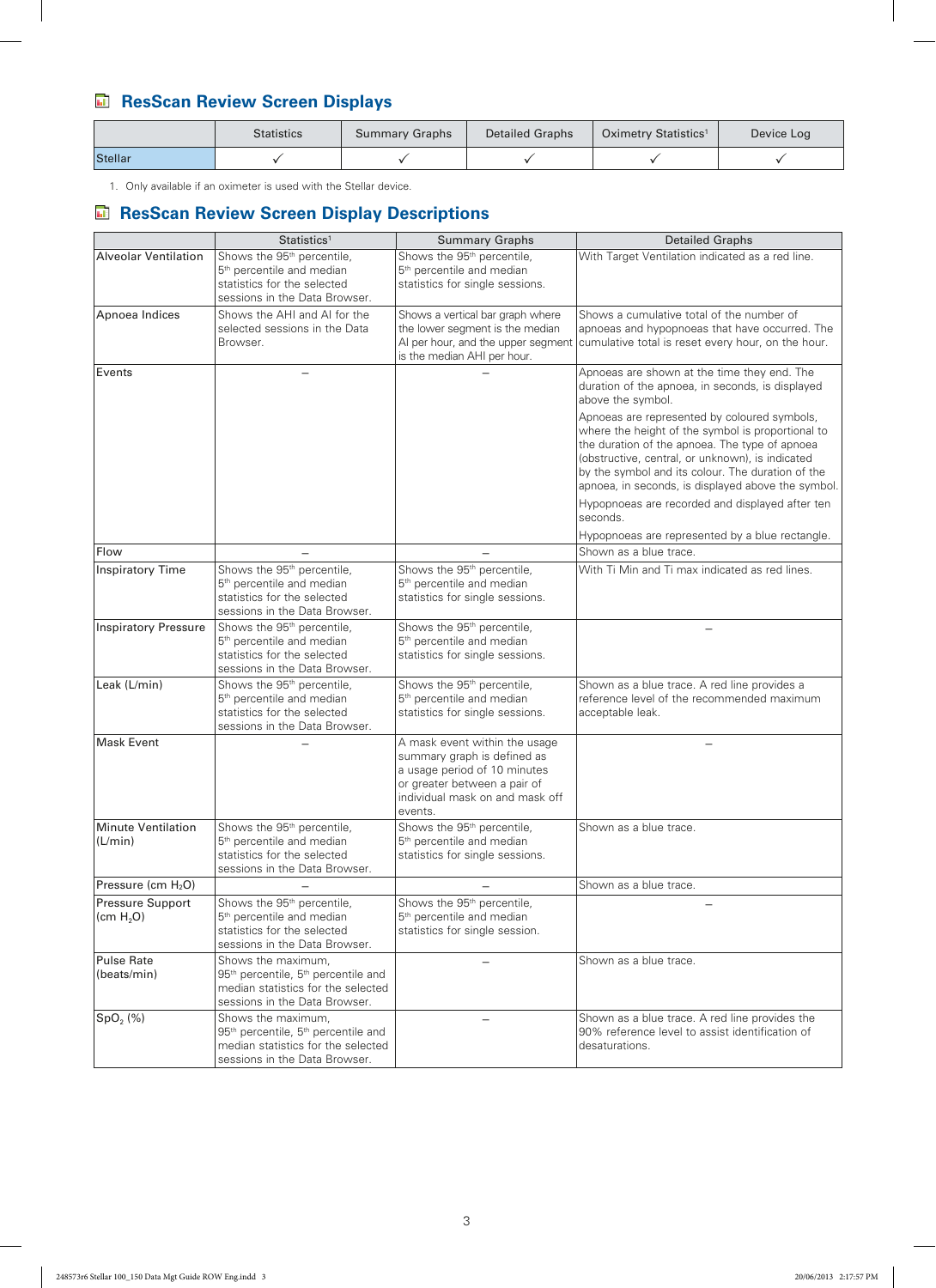|                                             | Statistics <sup>1</sup>                                                                                                                         | <b>Summary Graphs</b>                                                                                                                                 | <b>Detailed Graphs</b>                                                                                                                                                                           |
|---------------------------------------------|-------------------------------------------------------------------------------------------------------------------------------------------------|-------------------------------------------------------------------------------------------------------------------------------------------------------|--------------------------------------------------------------------------------------------------------------------------------------------------------------------------------------------------|
| Usage                                       | Total hours used, Daily usage,<br>Used Days ≥ X:YY hours, Used<br>Days < X:YY hours, Total days<br>and % Used Days. Calculated for              | Each period is shown as a solid<br>bar. A hollow bar indicates a<br>period of usage where the end-<br>time is unknown.                                |                                                                                                                                                                                                  |
|                                             | the sessions selected in the Data<br>Browser.                                                                                                   | There is a limit of 10 separate<br>bars shown for a single session.                                                                                   |                                                                                                                                                                                                  |
|                                             |                                                                                                                                                 | In the event where there are<br>greater than 10 periods, the 10th<br>period will be overwritten by the<br>latest period of the session <sup>2</sup> . |                                                                                                                                                                                                  |
| <b>Total Usage</b>                          |                                                                                                                                                 | Shows the total hours used per<br>day with compliance threshold<br>indicated by a red line.                                                           |                                                                                                                                                                                                  |
| <b>Tidal Volume</b>                         | Shows the 95 <sup>th</sup> percentile,<br>5 <sup>th</sup> percentile and median<br>statistics for the selected<br>sessions in the Data Browser. | Shows the 95 <sup>th</sup> percentile,<br>5 <sup>th</sup> percentile and median<br>statistics for single sessions.                                    | Shown as a blue trace.                                                                                                                                                                           |
| <b>Respiratory Rate</b>                     | Shows the 95 <sup>th</sup> percentile,<br>5 <sup>th</sup> percentile and median<br>statistics for the selected<br>sessions in the Data Browser. | Shows the 95 <sup>th</sup> percentile,<br>5 <sup>th</sup> percentile and median<br>statistics for single sessions.                                    | Shown as a blue trace. A red line provides a<br>reference level to indicate Target patient rate in<br>iVAPS mode <sup>3</sup> , Backup breath rate in PAC, ST and<br>Respiratory rate in T mode. |
| % Spontaneous<br><b>Cycled Breaths</b>      | Show the percentage of<br>spontaneous cycled breaths for<br>the selected sessions in the Data<br>Browser.                                       | Show the spontaneous cycled<br>breaths percentage for single<br>sessions.                                                                             |                                                                                                                                                                                                  |
| % Spontaneous<br><b>Triggered Breaths</b>   | Show the percentage of<br>spontaneous triggered breaths for<br>the selected sessions in the Data<br>Browser.                                    | Show the spontaneous triggered<br>breaths percentage for single<br>sessions.                                                                          |                                                                                                                                                                                                  |
| I:E Ratio                                   | Shows the 95 <sup>th</sup> percentile,                                                                                                          | Shows the median percentage for                                                                                                                       | Shows the breath by breath percentage.                                                                                                                                                           |
|                                             | 5 <sup>th</sup> percentile and median<br>statistics for the selected                                                                            | single sessions.                                                                                                                                      | Ti (purple) and Te (blue) are expressed as a                                                                                                                                                     |
|                                             | sessions in the Data Browser.                                                                                                                   | Ti (purple) and Te (blue) are<br>expressed as a percentage of the                                                                                     | percentage of the total breath cycle time.                                                                                                                                                       |
|                                             |                                                                                                                                                 | total breath cycle time.                                                                                                                              | A red line provides reference to I:E=1:2 (33%).                                                                                                                                                  |
| FiO <sub>2</sub> (if measured) <sup>4</sup> |                                                                                                                                                 |                                                                                                                                                       | Shown as a blue trace.                                                                                                                                                                           |

1. Stellar calculates its statistics day by day with a maximum of 10 usage periods (10 mask events) per session. In the event where there are greater than 10 mask events the 10th mask event will be overwritten by the latest mask event of the usage session.

Stellar 100 and Stellar 150 does not record statistics, summary data or detailed data for usage period less than 10 minutes, but all individual mask on and mask off events are recorded regardless if they are part of a valid 10 minute usage period. These events are all viewable from the ResScan device log.

This difference in recording criteria may explain some minor differences in total usage time between the statistics and the manually calculated durations between mask on and mask off events in the device log.

2. A valid usage period is labelled as a mask event within the usage summary graph.

3. Only available on Stellar 150.

4. When  $FiO<sub>2</sub>$  sensor is connected:

• the data displayed should be 21% or above.

• if the data is lower than 20%, it indicates that the sensor requires recalibration or replacement. When  $FiO<sub>2</sub>$  sensor is not connected the detailed graphs will be empty.

#### ಡಿ  **Updating Settings**

| Parameter                | Mode         |                          |              |              |                    | ResMed USB stick <sup>2</sup> |              |              |
|--------------------------|--------------|--------------------------|--------------|--------------|--------------------|-------------------------------|--------------|--------------|
|                          | <b>CPAP</b>  | S                        | <b>ST</b>    | T            | iVAPS <sup>1</sup> | <b>PAC</b>                    |              | USB cable    |
| <b>Clinical Settings</b> |              |                          |              |              |                    |                               |              |              |
| <b>Therapy Mode</b>      | $\checkmark$ | $\checkmark$             | $\checkmark$ | $\checkmark$ | $\checkmark$       | $\checkmark$                  | $\checkmark$ |              |
| Set Pressure             | $\checkmark$ |                          |              |              |                    |                               |              |              |
| <b>Start CPAP</b>        | $\checkmark$ | $\overline{\phantom{0}}$ |              |              |                    |                               |              |              |
| Maximum Ramp             | $\checkmark$ | $\checkmark$             | $\checkmark$ | $\checkmark$ | $\checkmark$       | $\checkmark$                  |              |              |
| Ramp Time                | $\checkmark$ | $\checkmark$             | $\checkmark$ | $\checkmark$ | $\checkmark$       | $\checkmark$                  |              | $\checkmark$ |
| <b>Start EPAP</b>        |              | $\checkmark$             | $\checkmark$ | $\checkmark$ | $\checkmark$       | $\checkmark$                  |              |              |
| <b>EPAP or PEEP</b>      |              | $\checkmark$             | $\checkmark$ | $\checkmark$ | $\checkmark$       | $\checkmark$                  |              |              |
| <b>IPAP</b>              |              | $\checkmark$             | $\checkmark$ | $\checkmark$ |                    | $\checkmark$                  |              |              |
| PS                       |              | $\checkmark$             | $\checkmark$ | $\checkmark$ |                    | $\checkmark$                  |              | ✓            |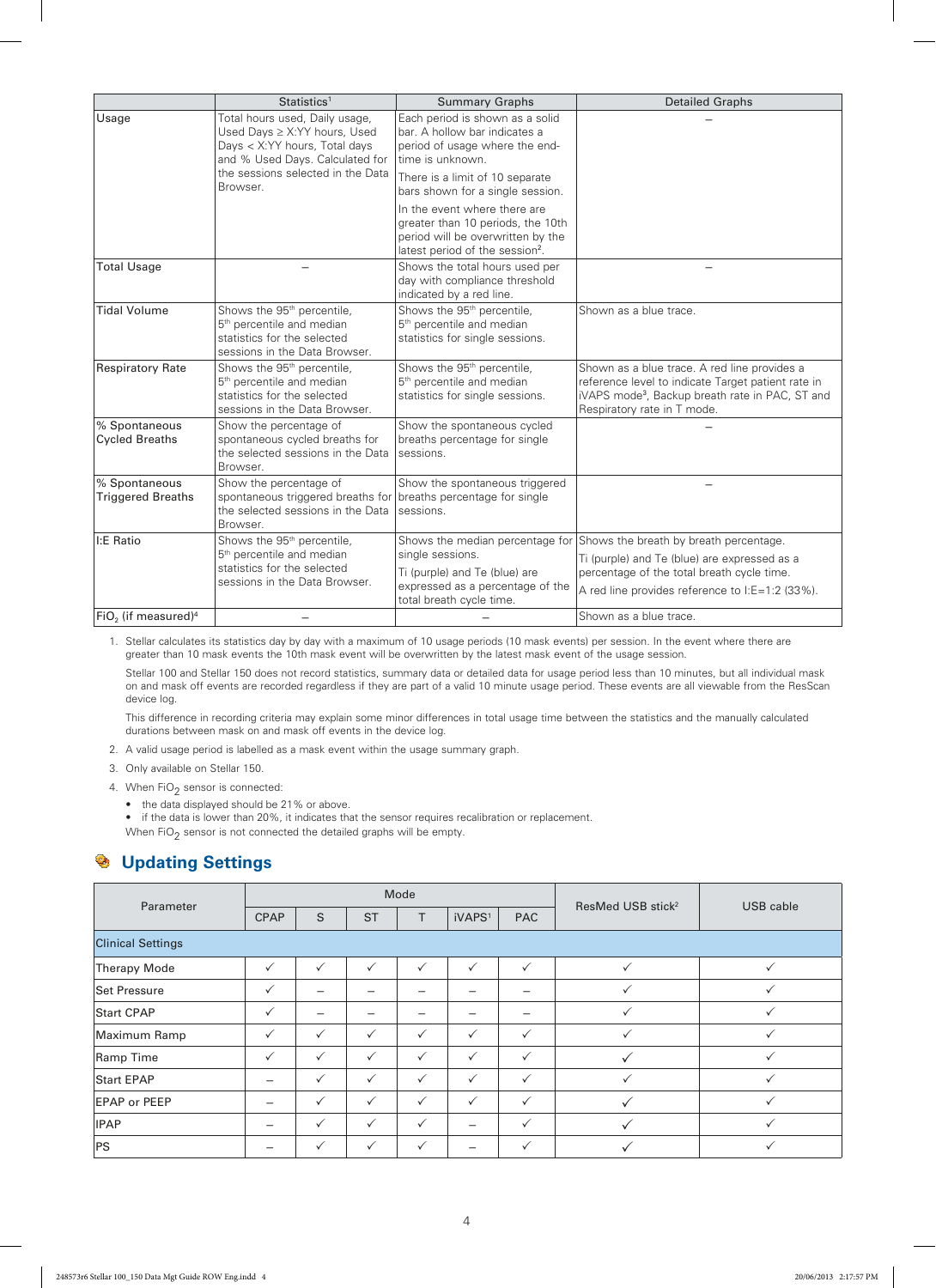|                                                                                                                                                                                                                                                      | Mode                     |                          |                          |                          |                          |                          |                               |              |
|------------------------------------------------------------------------------------------------------------------------------------------------------------------------------------------------------------------------------------------------------|--------------------------|--------------------------|--------------------------|--------------------------|--------------------------|--------------------------|-------------------------------|--------------|
| Parameter                                                                                                                                                                                                                                            | <b>CPAP</b>              | S                        | <b>ST</b>                | $\top$                   | iVAPS <sup>1</sup>       | <b>PAC</b>               | ResMed USB stick <sup>2</sup> | USB cable    |
| <b>Clinical Settings</b>                                                                                                                                                                                                                             |                          |                          |                          |                          |                          |                          |                               |              |
| <b>Cycle Sensitivity</b>                                                                                                                                                                                                                             | $\overline{\phantom{0}}$ | $\checkmark$             | $\checkmark$             | $\equiv$                 | $\checkmark$             | $\overline{\phantom{m}}$ | $\checkmark$                  | $\checkmark$ |
| <b>Trigger Sensitivity</b>                                                                                                                                                                                                                           | $\qquad \qquad -$        | $\checkmark$             | $\checkmark$             | $\qquad \qquad -$        | $\checkmark$             | $\checkmark$             | ✓                             | $\checkmark$ |
| <b>Rise Time</b>                                                                                                                                                                                                                                     | $\qquad \qquad -$        | $\checkmark$             | $\checkmark$             | $\checkmark$             | $\checkmark$             | $\checkmark$             | $\checkmark$                  | $\checkmark$ |
| <b>Fall Time</b>                                                                                                                                                                                                                                     | $\overline{\phantom{0}}$ | $\checkmark$             | $\checkmark$             | $\checkmark$             | $\checkmark$             | $\checkmark$             | $\checkmark$                  | $\checkmark$ |
| Height                                                                                                                                                                                                                                               | $\equiv$                 | $\equiv$                 |                          |                          | $\checkmark$             | $\overline{\phantom{m}}$ | $\checkmark$                  | $\checkmark$ |
| <b>Target Alveolar Volume</b>                                                                                                                                                                                                                        | $\overline{\phantom{0}}$ |                          |                          | $\overline{\phantom{0}}$ | $\checkmark$             | $\qquad \qquad -$        | $\checkmark$                  | $\checkmark$ |
| Max PS                                                                                                                                                                                                                                               | $\overline{\phantom{m}}$ |                          |                          |                          | $\checkmark$             | $\overline{\phantom{m}}$ | $\checkmark$                  | $\checkmark$ |
| Max Ti/Ttot <sup>3</sup>                                                                                                                                                                                                                             |                          |                          |                          |                          | $\checkmark$             |                          | $\checkmark$                  | $\checkmark$ |
| Min PS                                                                                                                                                                                                                                               | $\qquad \qquad -$        |                          | $\overline{\phantom{0}}$ | $\qquad \qquad -$        | $\checkmark$             | $\qquad \qquad -$        | $\checkmark$                  | $\checkmark$ |
| <b>Target Patient Rate</b>                                                                                                                                                                                                                           | $\overline{\phantom{0}}$ | $\overline{\phantom{0}}$ |                          | $\overline{\phantom{0}}$ | $\checkmark$             | $\overline{\phantom{m}}$ | $\checkmark$                  | $\checkmark$ |
| Ti Max                                                                                                                                                                                                                                               | $\qquad \qquad -$        | $\checkmark$             | $\checkmark$             | $\qquad \qquad -$        | $\sqrt{4}$               | $\qquad \qquad -$        | $\checkmark$                  | $\checkmark$ |
| Ti Min                                                                                                                                                                                                                                               | —                        | $\checkmark$             | $\checkmark$             | $\overline{\phantom{0}}$ | $\sqrt{4}$               | $\qquad \qquad -$        | $\checkmark$                  | $\checkmark$ |
| Ti                                                                                                                                                                                                                                                   |                          | $\overline{\phantom{m}}$ | $\overline{\phantom{m}}$ | $\checkmark$             | $\overline{\phantom{0}}$ | $\checkmark$             | $\checkmark$                  | $\checkmark$ |
| <b>Backup Respiratory Rate</b>                                                                                                                                                                                                                       | $\overline{\phantom{0}}$ |                          | $\checkmark$             | $\checkmark$             | $\overline{\phantom{0}}$ | $\checkmark$             | $\checkmark$                  | $\checkmark$ |
|                                                                                                                                                                                                                                                      |                          | Parameter                |                          |                          |                          |                          | <b>ResMed USB stick</b>       | USB cable    |
| <b>Alarm Settings</b>                                                                                                                                                                                                                                |                          |                          |                          |                          |                          |                          |                               |              |
| High Pressure, Low Pressure, Low Minute Ventilation, High Breath Rate, Low Breath<br>$\checkmark$<br>$\checkmark$<br>Rate, Apnoea, High Leak, High FiO <sub>2</sub> , Low FiO <sub>2</sub> , Low SpO <sub>2</sub> , Non-Vented Mask, Alarm<br>Volume |                          |                          |                          |                          |                          |                          |                               |              |
| <b>Options</b>                                                                                                                                                                                                                                       |                          |                          |                          |                          |                          |                          |                               |              |
| Mask, SmartStart", Program, Enable Program, Change Program Names                                                                                                                                                                                     |                          |                          |                          |                          |                          | $\checkmark$             | $\checkmark$                  |              |
| Language, Local Date & Time                                                                                                                                                                                                                          |                          |                          |                          |                          |                          |                          |                               | $\checkmark$ |
| Reminder <sup>5</sup>                                                                                                                                                                                                                                |                          |                          |                          |                          |                          |                          |                               |              |
| Mask Reminder, Service Reminder, Air Filter Reminder, Customised Reminder, Call<br><b>Provider Reminder</b>                                                                                                                                          |                          |                          |                          |                          |                          | $\checkmark$             | $\checkmark$                  |              |

1. Only available on Stellar 150.

2. When updating settings using the ResMed USB stick, ensure the correct device is selected by checking the device's software version number. This software version number may be found on the device's Device Information screen. If the software version is between SX483-0212 and SX483-0214 select Stellar 100/150 (SX483-0212 and SX483-0214), otherwise select Stellar 100/150.

3. Only for version SX483-0214 and earlier.

4. Only for version SX483-0222 and above.

5. Reminder settings: enable reminder, set date, set interval. The reminder can be set using ResScan. However, the reminders will only be displayed on the Stellar device after the motor has reached 2hrs of operation.

### **ResScan Detailed Graphs Specifications**

| Parameter                                | Resolution |                | Sampling period            |                      |  |
|------------------------------------------|------------|----------------|----------------------------|----------------------|--|
|                                          |            | Range          | Via ResMed USB Stick       | Via Cable            |  |
| Events (sec)                             |            | $0 - 120$      | aperiodic                  | aperiodic            |  |
| AHI (events/hr)                          |            | $0 - 120$      | cumulative, reset per hour | n/a                  |  |
| Flow (L/min)                             |            | $-110$ to 260  | 25 Hz <sup>1</sup>         | n/a                  |  |
| Inspiratory Time (sec)                   | 0.1        | $0.00 - 12.00$ | every breath               | n/a                  |  |
| Leak (L/min)                             |            | $0 - 120$      | every breath               | 1 minute average $2$ |  |
| Minute Ventilation (L/min)               | 0.1        | $0 - 60$       | every breath               | 1 minute average $2$ |  |
| Pressure (cm H <sub>2</sub> O)           | 0.1        | $0 - 50$       | $25$ Hz <sup>1</sup>       | n/a                  |  |
| Pulse Rate (beats/min) <sup>3</sup>      |            | 18-300         | 1 Hz <sup>1</sup>          | n/a                  |  |
| $SpO, (%)^3$                             |            | $40 - 100$     | 1 Hz <sup>1</sup>          | n/a                  |  |
| Tidal Volume (ml)                        | 10         | 0-3000         | every breath               | n/a                  |  |
| <b>Respiratory Rate</b><br>(breaths/min) |            | $5 - 60$       | every breath               | n/a                  |  |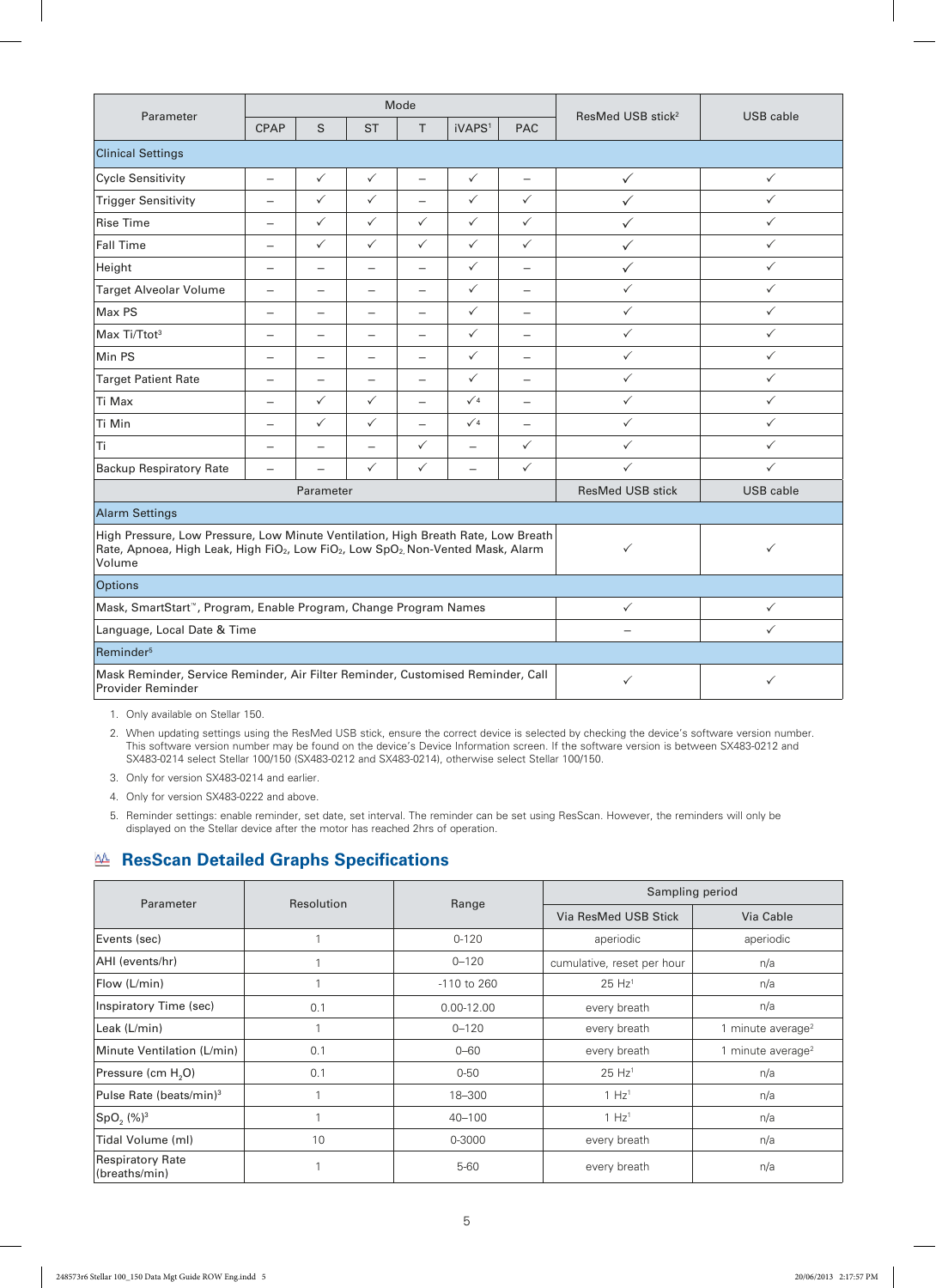| Parameter                        | Resolution |              | Sampling period      |           |  |
|----------------------------------|------------|--------------|----------------------|-----------|--|
|                                  |            | Range        | Via ResMed USB Stick | Via Cable |  |
| I:E Ratio                        | 0.05       | $0.25 - 4.0$ | every breath         | n/a       |  |
| Aveolar Ventilation <sup>4</sup> | 0.1        | $0.0 - 60.0$ | every breath         | n/a       |  |
| $Fig. (%)^5$                     |            | $0 - 100$    | every breath         | n/a       |  |

1. High resolution

2. Low resolution

3. Only available if an oximeter is used with the Stellar device.

4. Only available on Stellar 150 with version SX483-222 and above.

5. Only available if an  $FiO<sub>2</sub>$  sensor is used with the Stellar device.

### **ResScan Device Log**

| <b>Parameter</b> | <b>Resolution</b> | Range                                             | Sampling period      |           |  |
|------------------|-------------------|---------------------------------------------------|----------------------|-----------|--|
|                  |                   |                                                   | Via ResMed USB Stick | Via Cable |  |
| Device Log       | n/a               | 3 types of logged events<br>(200 events per type) | aperiodic            | aperiodic |  |

### **Glossary**

*Note: Please refer to the relevant Stellar device Clinical Guide for further details.*

#### **Apnoea**

An apnoea is the temporary absence or cessation of breathing. An apnoea is scored when there is reduction in breathing by 75% of the baseline breathing for at least 10 seconds.

#### **Apnoea Indices**

For all indices, the value shown in statistics is the total number of events divided by Daily Usage.

#### **• AHI — Apnoea–Hypopnoea Index**

The total number of events is calculated by adding the number of apnoea and hypopnoea events.

For graphs, the AHI count is incremented at the occurrence of every event and reset every hour.

#### **• AI – Apnoea Index**

#### **Daily Usage**

Daily Usage is total usage in a single session (a session starts at midday and finishes 24 hours later).

#### **• Average Daily Usage**

Average daily usage is the result of the sum of Daily Usage divided by Used Days, over a selected time period.

### **• Median Daily Usage**

Median Daily Usage is the middle value for daily usage, where values for Daily Usage are listed from low to high, over a selected time period. While a few exceptionally high or low values can have a significant influence on an average measure, the median is typically more reflective of the true central tendency.

#### **Days not Used**

Days not used is the number of calendar days within multiple sessions, when therapy was zero.

#### **Device Log**

ResScan Device Log displays the summary of 3 types of events: changes in settings, alarms and system events (eg, data erased, connection of ResMed USB stick). There are up to 200 events of each type, displayed in chronological order, with the most recent event displayed at the top by default.

These events are displayed on the Event Summary screen on Stellar.

#### **EPAP (Expiratory Positive Airway Pressure)**

EPAP is the pressure delivered to the patient during the patient's expiratory phase.

#### **Events**

An event is the occurence of a residual apnoea or hypopnoea.

Events are recorded as they occur. The maximum number of events stored per session is 500.

#### **FiO2**

 $FiO<sub>2</sub>$  is the average of fraction of oxygen level measured at the Stellar air outlet. The value is available when  $FiO<sub>2</sub>$  sensor is connected in the range of 18-100% (eg,  $FiO<sub>2</sub>$  in the room air is 21%).

#### **Flow**

Flow is an estimate of the airflow entering the lungs.

It is derived by taking the total flow and then removing the leak and mask vent flow components.

#### **Hypopnoea**

An hypopnoea is an episode of shallow breathing during sleep. An hypopnoea is scored when flow decreases to 50% but greater than 25% of baseline for more than 10 seconds.

#### **I:E Ratio**

The ratio of inspiratory time to expiratory time.

#### **IPAP (Inspiratory Positive Airway Pressure)**

IPAP is the pressure delivered to the patient during the patient's inspiratory phase.

#### **iVAPS**

(Only available on Stellar 150)

iVAPS is designed to maintain a preset target alveolar ventilation by monitoring delivered ventilation, adjusting the pressure support and providing an intelligent backup breath automatically.

#### **Leak**

Leak is an estimate of the total rate of air escaping due to mouth and mask leaks.

It is derived by analysing the inspiratory and expiratory airflows, together with the expected mask vent flows.

High or changing leak rates may affect the accuracy of other measurements as well as the triggering/cycling performance.

#### **Minute Ventilation**

Minute ventilation is the volume of air breathed in (or out) within any 60-second period.

#### **Pressure**

The displayed pressure depends on the mode.

CPAP mode: provides a fixed-positive pressure air flow. Set CPAP pressure is displayed.

S, ST, T and PAC mode: provides an inspiration pressure (IPAP) and expiration pressure (EPAP/PEEP). Set IPAP and EPAP/ PEEP are displayed on Treatment screens.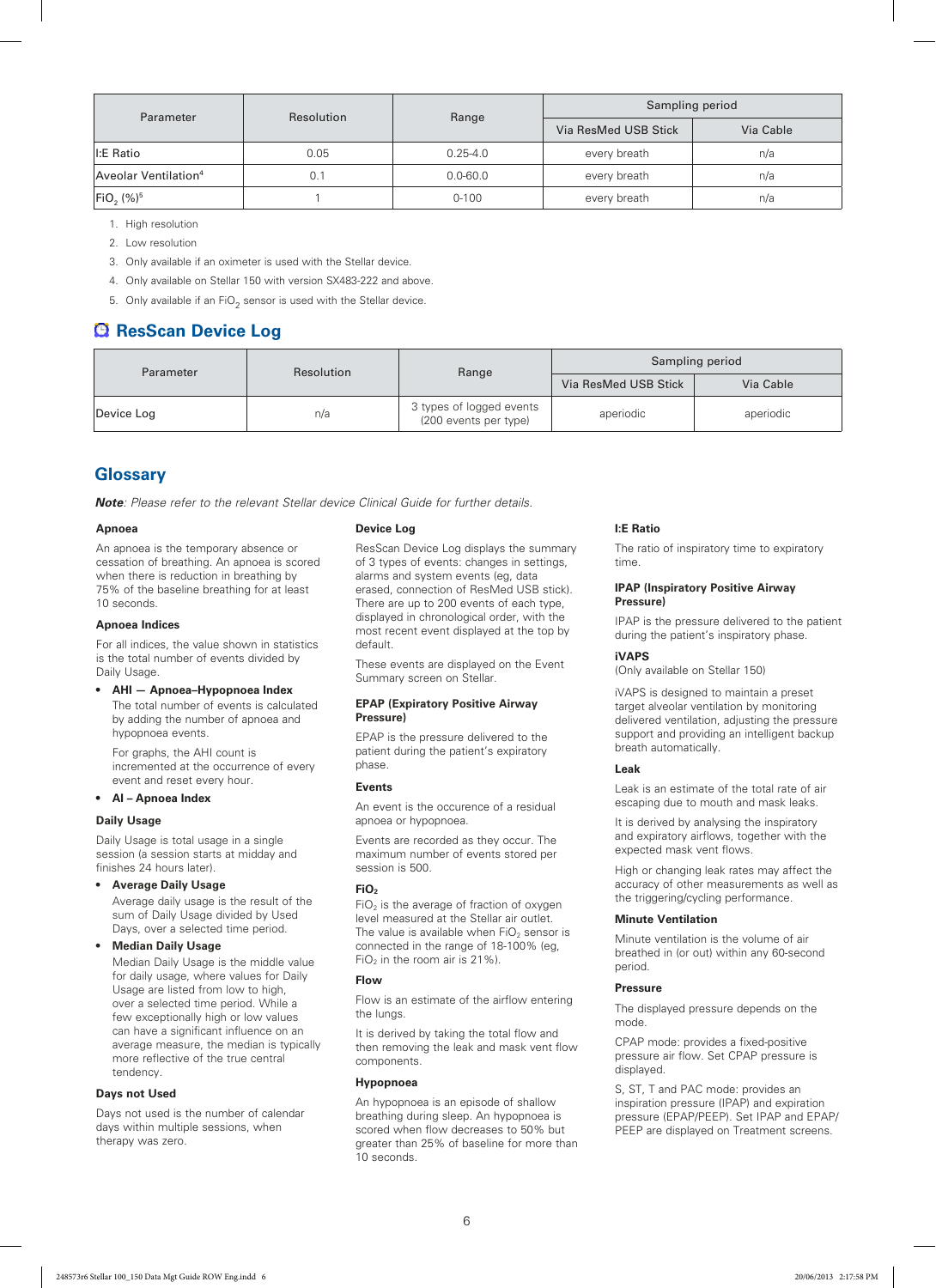#### **Pulse Rate**

The number of heart beats in a 60-second time frame. The pulse rate is calculated by an attached oximeter.

#### **Respiratory Rate**

Respiratory rate is the frequency of breathing, expressed as the number of breaths per minute.

#### **• % Spontaneous Cycle**

Percentage of breaths that are spontaneously cycled throughout the day. The device cycles (terminates IPAP and changes to EPAP) when it senses that the patient is breathing out.

#### **• % Spontaneous Trigger**

Percentage of breaths that are spontaneously triggered throughout the day. The device triggers (initiates IPAP) when it senses that the patient is breathing in.

#### **Statistics**

#### **• 95th Percentile**

This value generally reflects a more accurate interpretation of the true high value by eliminating any exceptionally high values that could skew the data. The 95th percentile is the value below which 95% of observations fall where values are listed from low to high, over a selected time period.

#### **• 5th Percentile**

This value generally reflects a more accurate interpretation of the true low value. The 5th percentile is the value below which 5% of observations fall where values are listed from low to high over a selected time period. The 5th percentile is typically more reflective of the true low value.

#### **SpO2**

SpO2 is a measure of the saturation of blood hemoglobin with oxygen, expressed as a percentage. The oxygen saturation is calculated by an attached oximeter.

#### **Target alveolar ventilation and Alveolar ventilation (Va)**

(Only available on Stellar 150)

Target alveolar ventilation is the main parameter that iVAPS uses to determine the amount of pressure support required. Alveolar ventilation represents the useful portion of ventilation that reaches the alveoli and does not include the anatomic deadspace.

#### **Te**

Te is the duration of expiration (ie, the respiratory flow out of the lungs).

#### **Ti**

Ti is the duration of inspiration (ie, the respiratory flow into the lungs).

On the Results screen, it is calculated by averaging the inspiration time for the last five breaths.

As a setting in PAC and T modes, it sets the duration of inspiration in timed breath.

#### **Ti Min and Ti Max**

In S and ST modes, this sets the minimum/ maximum time for the pressure to remain at IPAP (inspiration) level.

#### **Tidal Volume**

Tidal volume is the volume of air inspired or expired in one respiratory cycle (breath).

#### **Total Days**

Total days is the number of calendar days within multiple sessions.

#### **Trigger and Cycle**

Trigger sensitivity describes how much patient inspiratory effort (flow) is required for the device to change from EPAP to IPAP.

Cycle sensitivity describes how much inspiratory flow needs to fall for the device to change from IPAP to EPAP.

#### **Usage (Hours used)**

Usage is the length of time that a patient receives therapy from the device.

#### **Used Days**

Used days is the total number of days during which a patient receives therapy from the device.

#### **% Used Days**

% used days calculates the percentage of used days out of the total number of days selected.